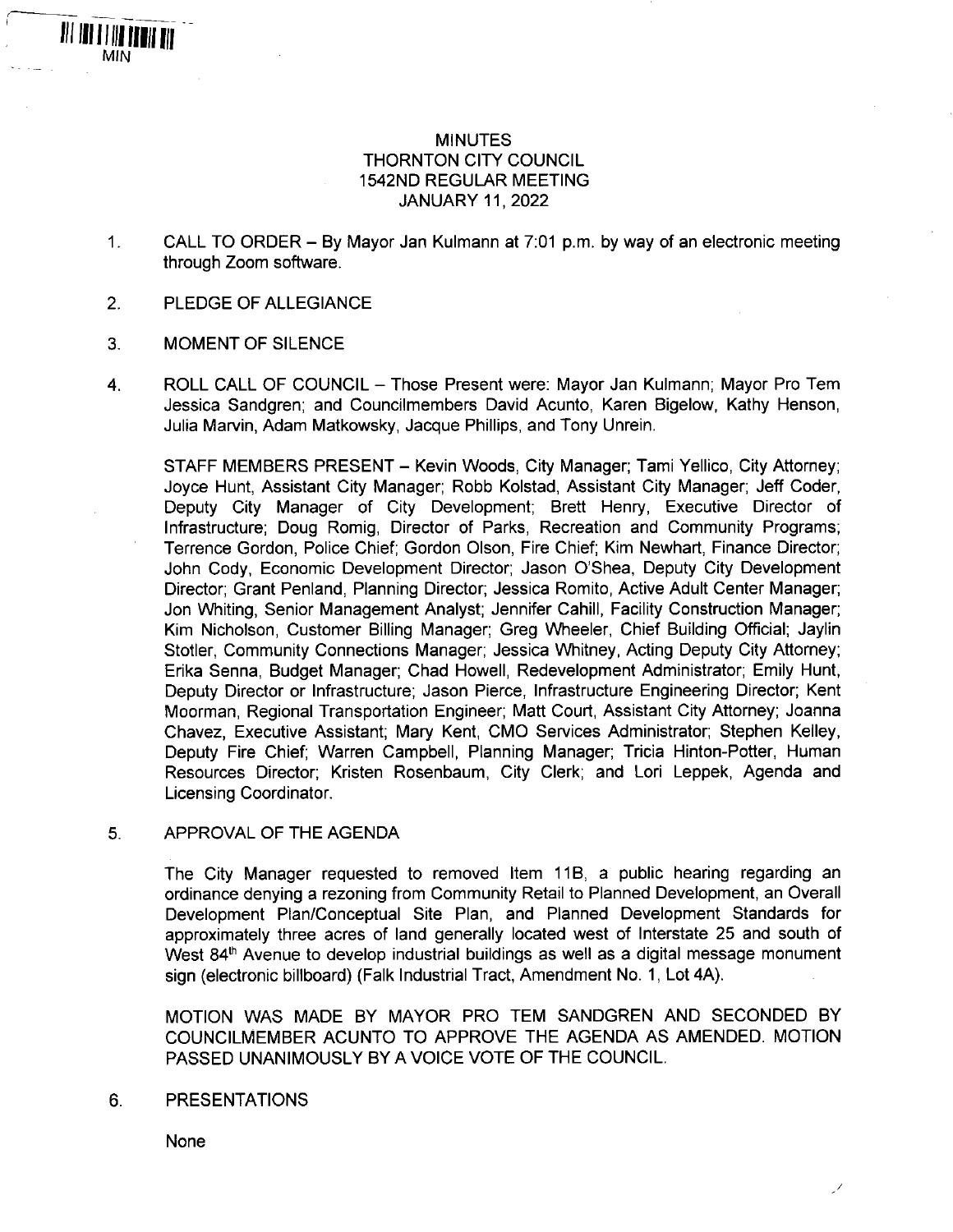## JANUARY 11, 2022, CITY COUNCIL MINUTES PAGE 2

#### 7. AUDIENCE PARTICIPATION

Charlotte Maxson, address not provided, addressed Council regarding a Girl Scout Silver Award project regarding light pollution.

Maureen Nielson, 8065 Sherman Street, did not address Council.

Sandra Wolfe, Ward 1, addressed Council regarding Council behavior and spoke about an Adams County virtual police patrol ride along she participated in.

Roberta Ayala, 3316 E, 115<sup>th</sup> Drive, addressed Council regarding water rates, the closing of Azul Kitchen and Garlic Knot, and supporting small businesses and the local community.

Joseph Tulloch, address not provided, addressed Council regarding animals defecating on private yards and if the City has any ordinances regarding this matter.

#### 8. COUNCIL COMMENTS/COMMUNICATIONS

Councilmember Marvin honored Danny Scofield and read quotes from his friends and spoke about the Marshall Fire, how to donate to the fire victims, and the King Soopers strikes.

Councilmember Henson wished everyone a Happy New Year, thanked the Fire Department for helping with the fire at the Star Point Condominiums and Council for coordinating donations for the Marshall Fire victims, and spoke about the King Soopers strike and Council behavior.

Councilmembers Phillips thanked Council for their comments and spoke about interactions between Council and citizens and future discussions regarding a Council Code of Conduct.

Councilmember Unrein spoke about the closing of two local restaurants and the need for more sit down restaurants within the City, thanked the Fire Department and Police Department for their efforts in the Marshall Fire, and provided information on the upcoming community meeting with the Police Department.

Councilmember Acunto recognized the Police Department in honor of Law Enforcement Appreciation Day.

Councilmember Bigelow wished everyone a Happy New Year; reported on a meeting she attended; provided information about the gift card donations for the Marshall Fire victims; spoke about shopping and eating local to support small businesses within the City, the closing of Azul Kitchen and Garlic Knot, the need for more sit down restaurants, and Mac's Service Shout Outs; and thanked the Fire Department, Police Department, and staff for their efforts to help with the Marshall Fire.

Mayor Kulmann reported on board and commission vacancies and meetings and events she attended and spoke about the Marshall Fire and how to support those impacted and Council behavior.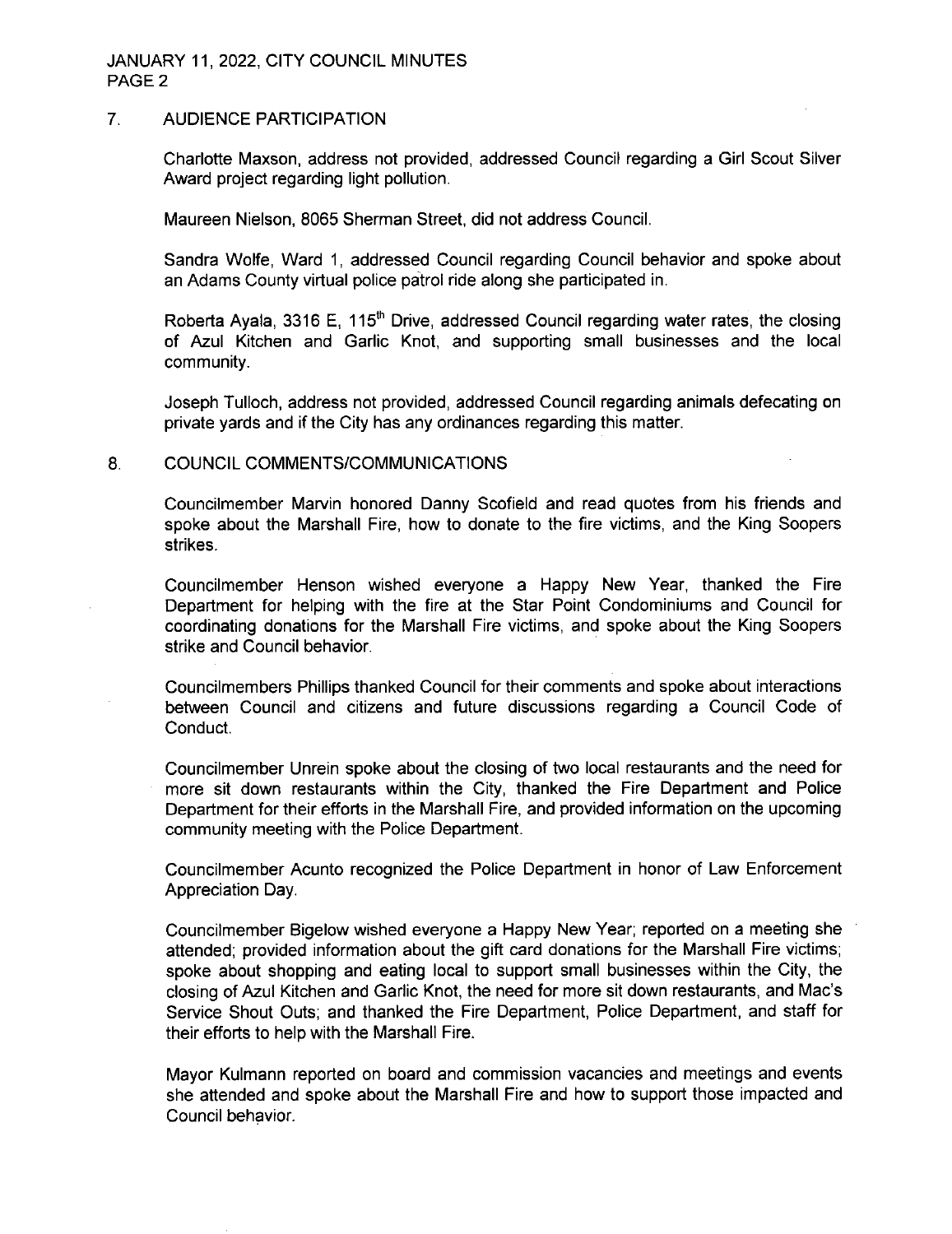### 9. STAFF REPORTS

#### A. 2021 Staff Report for the Active Adult Center.

Doug Romig, Director of Parks, Recreation and Community Programs, and Jessica Romito, Active Adult Center Manager, presented slides and information and answered questions from Council on this item.

#### 10. CONSENT CALENDAR

MOTION WAS MADE BY COUNCILMEMBER UNREIN AND SECONDED BY COUNCILMEMBER MARVIN TO APPROVE THE CONSENT CALENDAR AS PRESENTED.

The City Clerk read into the record the titles of the ordinances contained on the Consent Calendar.

MOTION PASSED UNANIMOUSLY BY A ROLL CALL VOTE OF THE COUNCIL.

THE FOLLOWING COUNCIL DOCUMENTS WERE APPROVED ON THE CONSENT CALENDAR:

- A. Approval of Minutes December 7, <sup>2021</sup> Special and December 14, <sup>2021</sup> Regular City Council meetings.
- B. Monthly Financial Report for November 2021.
- C. An ordinance amending Subsections 2-1 (a)(2) and (3) of the Thornton City Code pertaining to posting of legal notices to add Trail Winds Recreation Center as an additional required location to post public notices and approved ordinances. (Second Reading)
- D. An ordinance authorizing the Thornton Development Authority to exercise its power of eminent domain to acquire all or a portion of certain real property located within the South Thornton Urban Renewal Area. (Second Reading)
- E. An ordinance amending Article VI of Chapter 10 of the Thornton City Code, entitled the Neglected and Derelict Buildings Code. (Second Reading)
- F. An ordinance adopting the first amendment to the 2022 Budget amending section one of Ordinance 3600, making appropriations for the City of Thornton, Colorado for the fiscal year 2022 for all funds except that appropriations for certain individual projects shall not lapse at year end but continue until the project is completed or cancelled (Fire Station 7). (Second Reading)
- G. A resolution designating City Hall as the public place to post notices and agendas of regular, special, and other open meetings of the City Council, any board, committee, commission, authority, or local public body of the City, during exigent circumstances or in the event of an emergency that prevents the public from accessing notices online, for the calendar year 2022.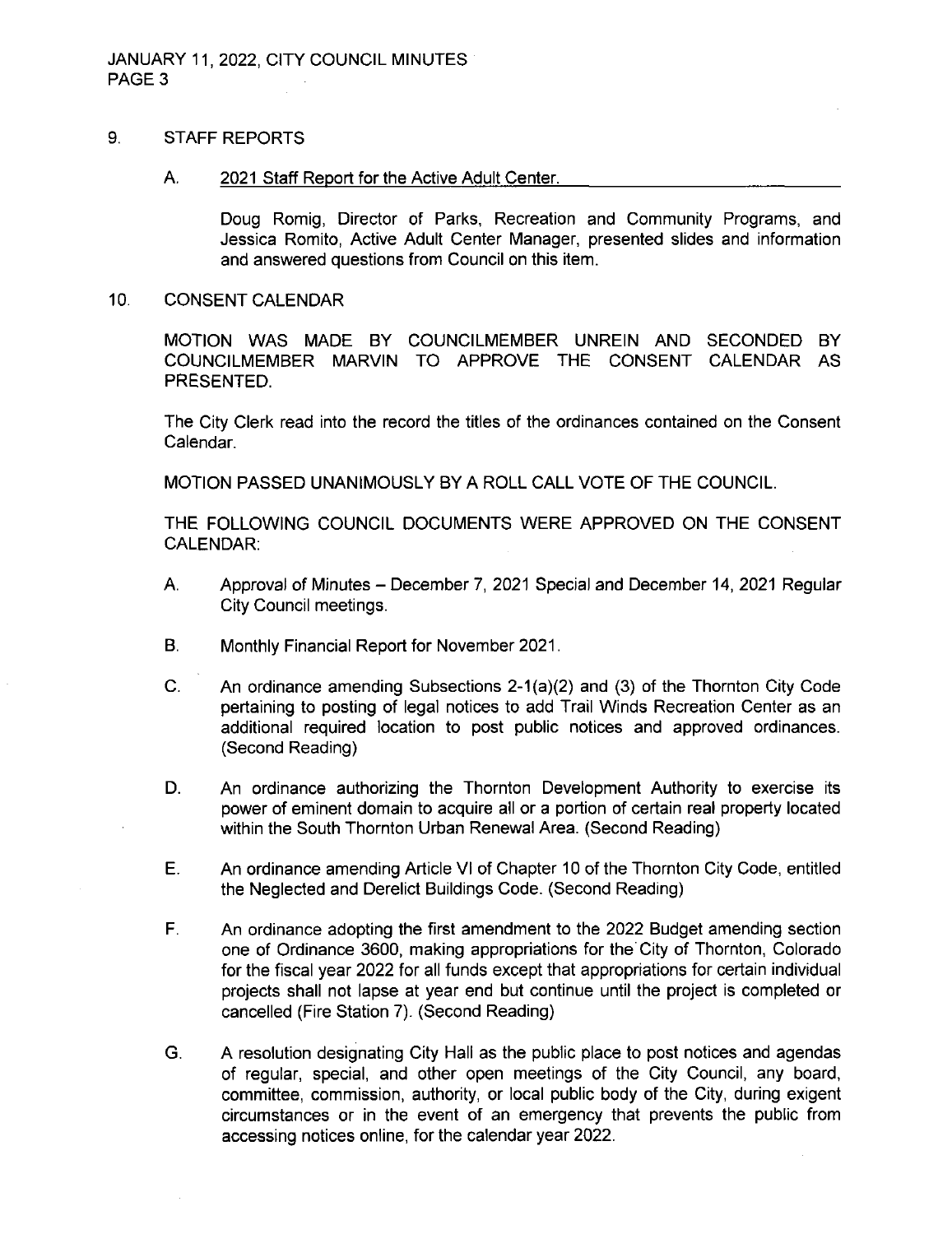- H. A resolution amending Council Policy 1.1 of Resolution C.D. No. 2021-192 regarding appointment of City Council representatives to various boards and commissions.
- I. A resolution repealing and replacing C.D. No. 2017-112 regarding the City's regional and subregional transportation priorities.
- J. An ordinance amending Subsection 54-303 of the City Code related to compensation for working holidays. (First Reading)
- K. A resolution approving the City's 2022 State Legislative Priorities.

## 11. PUBLIC HEARINGS

A. A public hearing regarding an ordinance repealing and reenacting Chapter 10, Article IV, Sections 10-166, 10-170, and 10-172 adopting by reference the 2019 Edition of the Safety Code for Elevators and Escalators, the 2017 Edition of the Safety Standards for Platform Lifts and Stainway Chair Lifts, and the 2013 Automated People Mover Standards, of the Thornton City Code and setting the Public Hearing date for January 11, 2022.

The Public Hearing was opened at 8:01 p.m.

Greg Wheeler, Chief Building Official, stated he was sworn by previously submitting a written oath to the City Clerk, which was marked as City's Exhibit 1. The notice of hearing published on the City's official website and at three physical locations as required by City Code was previously submitted electronically to the City Clerk to be made part of the record and marked as City's Exhibit 2.

Mr. Wheeler presented slides and information on the proposed ordinance, which were later marked as City's Exhibit 3.

No one signed up to speak or spoke in support of or opposition to the proposed ordinance.

The Public Hearing was closed at 8:05 p.m.

MAYOR PRO TEM SANDGREN INTRODUCED, READ BY TITLE, AND MOVED TO APPROVE AN ORDINANCE, ON SECOND READING, WHICH REPEALS AND REENACTS CHAPTER 10, ARTICLE IV, SECTIONS 10-166, 10-170, AND 10-172 ADOPTING BY REFERENCE THE 2019 EDITION OF THE SAFETY CODE FOR ELEVATORS AND ESCALATORS, THE 2017 EDITION OF THE SAFETY STANDARDS FOR PLATFORM LIFTS AND STAIRWAY CHAIR LIFTS, AND THE 2013 AUTOMATED PEOPLE MOVER STANDARDS, OF THE THORNTON CITY CODE AND SETTING THE PUBLIC HEARING DATE FOR JANUARY 11, 2022. MOTION WAS SECONDED BY COUNCILMEMBER UNREIN, DISCUSSED, AND PASSED UNANIMOUSLY BY A ROLL CALL VOTE OF THE COUNCIL.